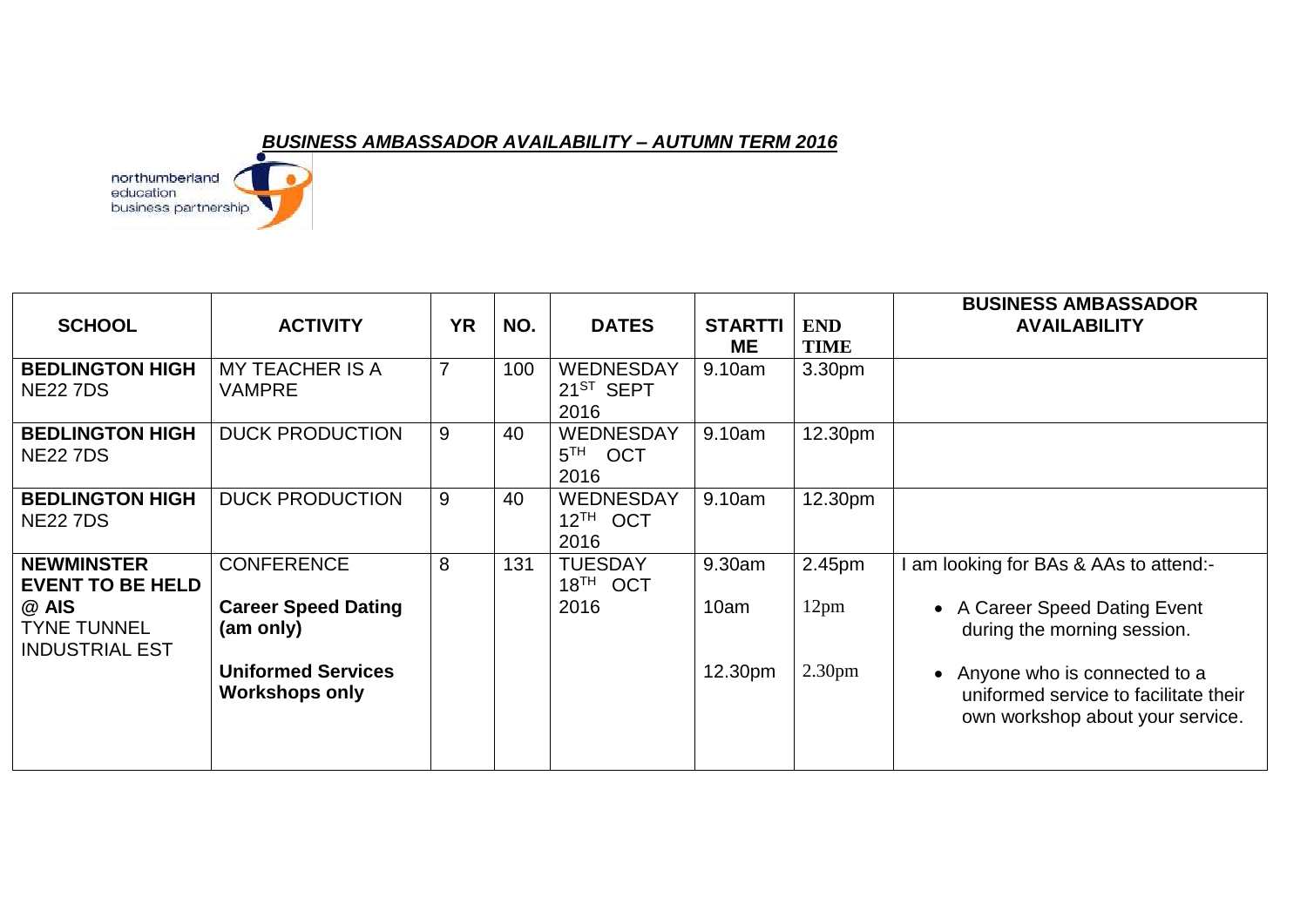|                                                            |                                      |     |     |                                                        |        |         | Please note: This event is to be held AIS                                 |
|------------------------------------------------------------|--------------------------------------|-----|-----|--------------------------------------------------------|--------|---------|---------------------------------------------------------------------------|
|                                                            |                                      |     |     |                                                        |        |         | Connect which is situated on the Tyne<br><b>Tunnel Industrial Estate.</b> |
| <b>BEDLINGTON HIGH</b><br><b>NE22 7DS</b>                  | <b>DUCK PRODUCTION</b>               | 9   | 40  | <b>WEDNESDAY</b><br>19TH OCT<br>2016                   | 9.10am | 12.30pm |                                                                           |
| <b>DUKES MIDDLE</b><br><b>ALNWICK</b><br><b>NE66 1UN</b>   | <b>ENTERPRISING</b><br><b>HOMES</b>  | 8   | 35  | <b>THURSDAY</b><br>20TH OCT<br>2016                    | 9.10am | 11.50am |                                                                           |
| <b>CHANTRY MIDDLE</b><br><b>MORPETH</b><br><b>NE61 1RQ</b> | <b>TETRAHEDRON</b><br>(2 Builds)     | 6   | 65  | <b>FRIDAY</b><br>4 <sup>TH</sup><br><b>NOV</b><br>2016 | 9am    | 12pm    |                                                                           |
| <b>BERWICK MIDDLE</b><br><b>BERWICK</b><br><b>TD15 1LA</b> | tbc                                  | tbc | tbc | <b>MONDAY</b><br>7 <sup>TH</sup><br><b>NOV</b><br>2016 | 9am    | 3.30pm  |                                                                           |
| <b>BERWICK MIDDLE</b><br><b>BERWICK</b><br><b>TD15 1LA</b> | tbc                                  | tbc | tbc | <b>TUESDAY</b><br>8 <sup>TH</sup> NOV<br>2016          | 9am    | 3.30pm  |                                                                           |
| <b>BERWICK MIDDLE</b><br><b>BERWICK</b><br><b>TD15 1LA</b> | tbc                                  | tbc | tbc | WEDNESDAY<br>9™<br><b>NOV</b><br>2016                  | 9am    | 3.30pm  |                                                                           |
| <b>BERWICK MIDDLE</b><br><b>BERWICK</b><br><b>TD15 1LA</b> | tbc                                  | tbc | tbc | <b>THURSDAY</b><br>10TH NOV<br>2016                    | 9am    | 3.30pm  |                                                                           |
| <b>BERWICK MIDDLE</b><br><b>BERWICK</b><br><b>TD15 1LA</b> | tbc                                  | tbc | tbc | <b>FRIDAY</b><br>11 <sup>TH</sup> NOV<br>2016          | 9am    | 3.30pm  |                                                                           |
| <b>LINDISFARNE</b><br><b>MIDDLE</b><br><b>ALNWICK</b>      | <b>PAPERCLIP</b><br><b>JEWELLERY</b> | 6   | 81  | <b>MONDAY</b><br>$14TH$ NOV<br>2016                    | 9am    | 12pm    |                                                                           |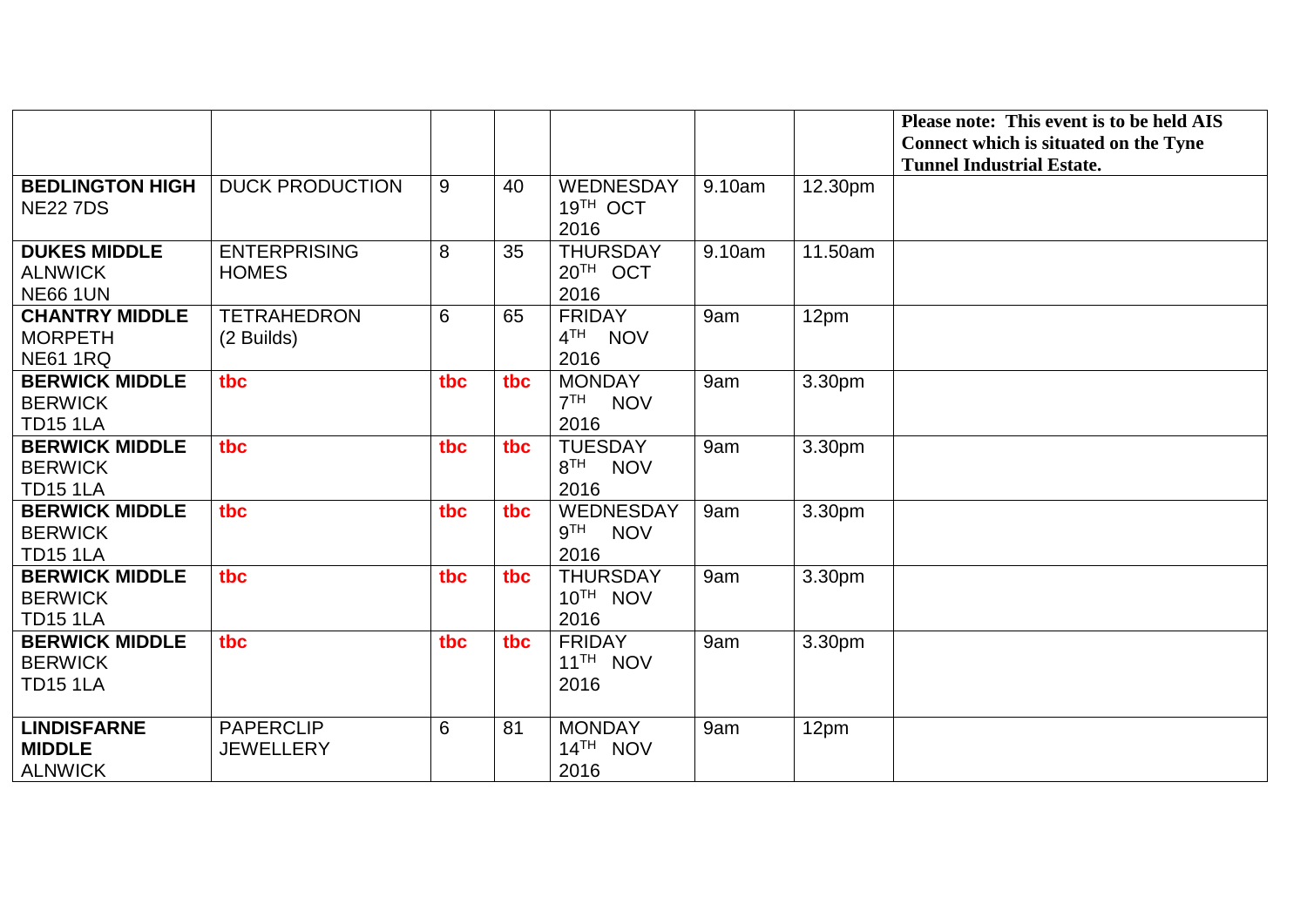| <b>NE66 1AX</b>                                                             |                                      |                |     |                                                            |        |         |
|-----------------------------------------------------------------------------|--------------------------------------|----------------|-----|------------------------------------------------------------|--------|---------|
| <b>LINDISFARNE</b><br><b>MIDDLE</b><br><b>ALNWICK</b><br><b>NE66 1AX</b>    | <b>BRILLIANT BAGS</b>                | $\overline{7}$ | 66  | <b>TUESDAY</b><br>15 <sup>TH</sup> NOV<br>2016             | 9am    | 12pm    |
| <b>LINDISFARNE</b><br><b>MIDDLE</b><br><b>ALNWICK</b><br><b>NE66 1AX</b>    | <b>DUCK PRODUCTION</b>               | 8              | 96  | WEDNESDAY<br>16 <sup>TH</sup> NOV<br>2016                  | 9am    | 12pm    |
| <b>DUKES MIDDLE</b><br><b>ALNWICK</b><br><b>NE66 1UN</b>                    | <b>TETRAHEDRON</b>                   | $\overline{7}$ | 28  | <b>THURSDAY</b><br>17 <sup>TH</sup> NOV<br>2016            | 9.10am | 11.50am |
| <b>CHANTRY MIDDLE</b><br><b>MORPETH</b><br><b>NE61 1RQ</b>                  | <b>TETRAHEDRON</b><br>(2 BUILDS)     | 6              | 65  | <b>FRIDAY</b><br>18 <sup>TH</sup> NOV<br>2016              | 9am    | 12pm    |
| <b>MEADOWDALE</b><br><b>ACADEMY</b><br><b>BEDLINGTON</b><br><b>NE22 6HA</b> | <b>CLOWNING AROUND</b>               | 5              | 58  | <b>MONDAY</b><br>21 <sup>ST</sup> NOV<br>2016              | 9am    | 12pm    |
| <b>MEADOWDALE</b><br><b>ACADEMY</b><br><b>BEDLINGTON</b><br><b>NE22 6HA</b> | <b>CLOWNING AROUND</b>               | 5              | 57  | <b>TUESDAY</b><br>22 <sup>ND</sup> NOV<br>2016             | 9am    | 12pm    |
| <b>BEDLINGTON HIGH</b><br><b>BEDLINGTON</b><br><b>NE22 7DS</b>              | <b>CAREER SPEED</b><br><b>DATING</b> | 11             | 122 | <b>WEDNESDAY</b><br>23 <sup>rd</sup><br><b>NOV</b><br>2016 | 9.10am | 12.30pm |
| <b>MEADOWDALE</b><br><b>ACADEMY</b><br><b>BEDLINGTON</b>                    | <b>BRILLIANT BAGS</b>                | $\overline{7}$ | 54  | <b>MONDAY</b><br>28 <sup>TH</sup> NOV<br>2016              | 9am    | 12pm    |